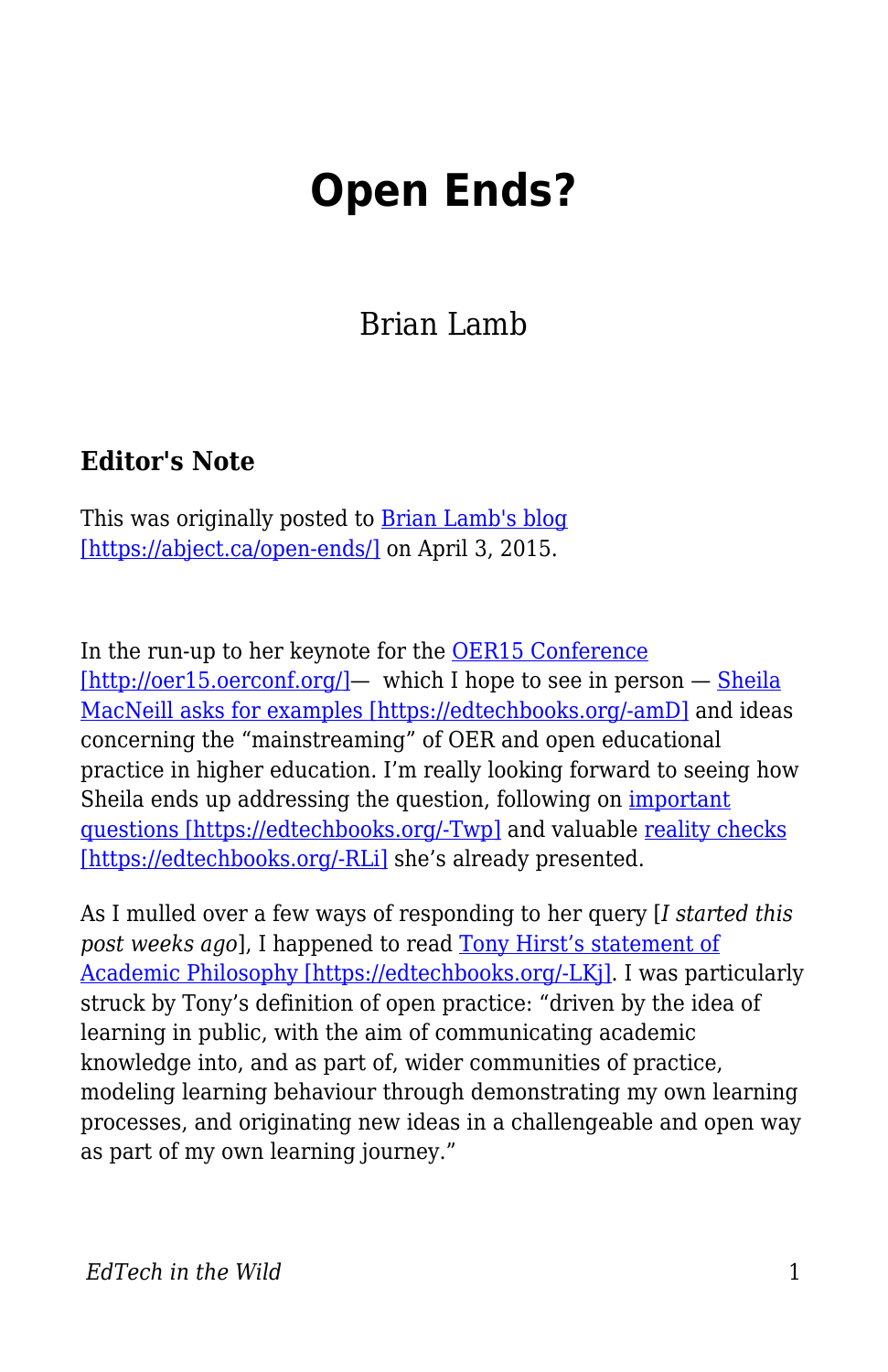Tony's statement frames the benefit of open practice as something that is publicly engaged, that broadens the impact of academic works, and that brings long-held ideals of scholarship up to date to utilize the contemporary environment. I suspect most attendees of OER15 understand these benefits, and have first-hand experiences of them. So maybe I am bashing a straw man when I contrast Tony's statement with so much of our rhetoric, where just getting something to "open" seems to be the end goal in itself. That if we can just get a Creative Commons license (without that nasty NC clause, natch…) on more materials, surface more research and learning on the open web, then we will have at that point found success. I support those goals myself, and happily work to promote and implement them. They are very good things to do and they result in [real benefits](http://opencontent.org/blog/archives/3743) [\[https://edtechbooks.org/-uFV\].](http://opencontent.org/blog/archives/3743)

That said, imagine you are someone who has not had [an amazing](http://cogdogblog.com/stuff/etug11/) [experience of openness \[https://edtechbooks.org/-vVv\]](http://cogdogblog.com/stuff/etug11/). You are a practitioner with head down, dealing with the professional and personal pressures most of us are fighting through. What benefits are offered by "going open"? I think for most people the first words that pop into mind with a proposed move to open are "hassle", "uncertainty" and "more work".

I came to open education as something of a refugee, fleeing the wreckage of misguided Learning Objects projects in which the goals of sharing and collaboration were torpedoed by notions of control, ownership and exclusion. I struggled with Learning Object Repositories and Learning Management Systems, while at the same time was truly having enlightening rewarding fun amongst [a loose](http://web.archive.org/web/20060208184701/http://careo.elearning.ubc.ca/cgi-bin/wiki.pl?SmallPiecesLooselyJoined/ParticipantList) [nascent network of educational bloggers](http://web.archive.org/web/20060208184701/http://careo.elearning.ubc.ca/cgi-bin/wiki.pl?SmallPiecesLooselyJoined/ParticipantList)

[\[https://edtechbooks.org/-qQr\].](http://web.archive.org/web/20060208184701/http://careo.elearning.ubc.ca/cgi-bin/wiki.pl?SmallPiecesLooselyJoined/ParticipantList) The pragmatic advantages of ["just](http://www.edtechpost.ca/wordpress/2008/11/08/just-share-already/) [sharing" \[https://edtechbooks.org/-zGTn\]](http://www.edtechpost.ca/wordpress/2008/11/08/just-share-already/) were so obvious. It still baffles me how the [serious people \[http://abject.ca/tamed/\]](http://abject.ca/tamed/) in the field could not see them. Then there was the human side… I could feel the joy and energy of organic emergent practices in my bones.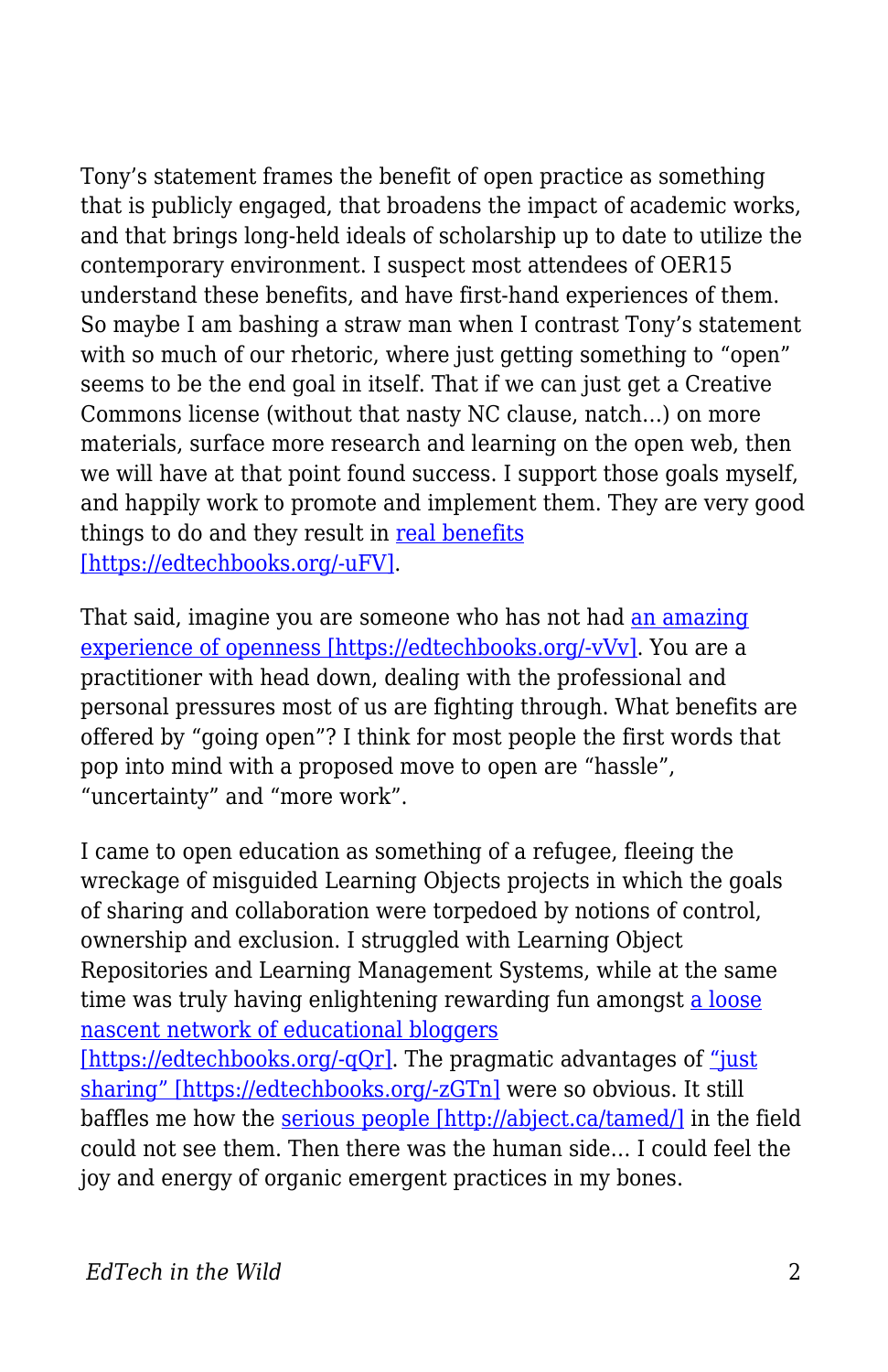I started to gravitate to the open education movement because there were people there who also felt this way. There were plenty of serious people in the movement as well, and it seemed to me that while OER made progress on the intellectual property problems we repeated the fundamental errors of Learning Objects in many other respects. Maybe that's why I've thought of open as a necessary condition or means, but nothing like the desired end.

It does not help here in 2015 that "open" has been used in so many ways that it may not even function as a viable term anymore. In the opening chapter of *[The Battle for Open](http://www.ubiquitypress.com/site/books/detail/11/battle-for-open/)* [\[https://edtechbooks.org/-ymw\],](http://www.ubiquitypress.com/site/books/detail/11/battle-for-open/) Martin Weller outlines one of the most problematic points of demarcation:

…for many of the proponents of openness its key attribute is about freedom – for individuals to access content, to reuse it in ways they see fit, to develop new methods of working and to take advantage of the opportunities the digital, networked world offers. The more commercial interpretation of openness may see it as an initial tactic to gain users on a proprietary platform, or as a means of accessing government funding.

For a while, I thought one way to sharpen the value proposition of open to prospective allies would be to emphasize "freedom", to make "freedom" something more than an "attribute of openness". But I have to admit, when I've floated that idea to people in conversation nobody seems too enthused. "Freedom" is a term that carries its own baggage (I find it impossible to avoid using quote marks for "freedom" in 2015), and the word has already proven vulnerable to [abuses and](http://en.wikipedia.org/wiki/Freedom_fries) [absurdities \[https://edtechbooks.org/-Gub\].](http://en.wikipedia.org/wiki/Freedom_fries)

I know this post is muddled. You'd think that after more than a decade of living inside this space I'd have a little more focus. I really enjoyed Martin's book for that reason, as he lays out these contradictions with clarity, and even makes them read fresh to my tired eyes. Towards the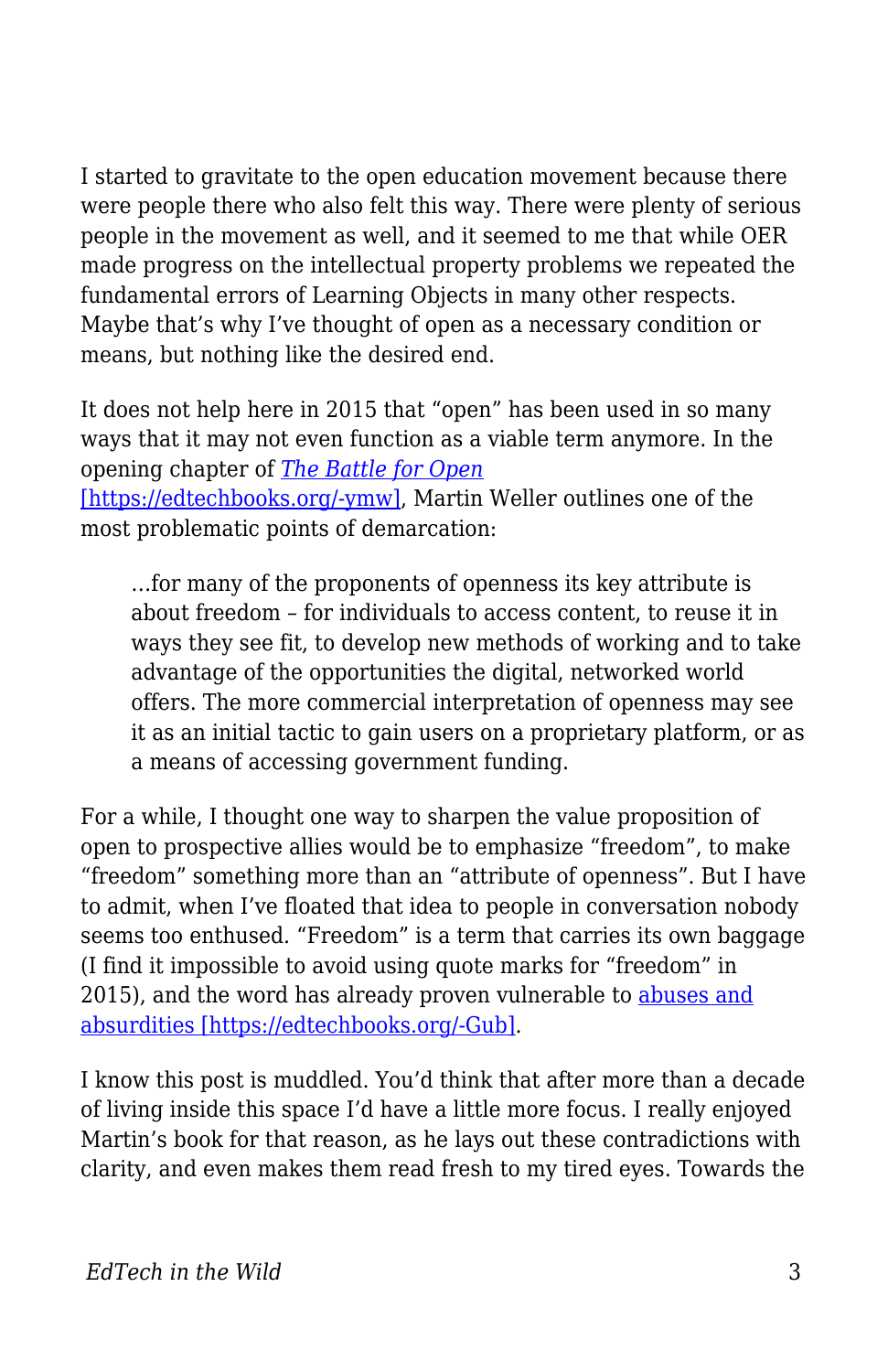end of *The Battle of Open*, he outlines some credible outcomes likely to emerge from open practices, most of which should resonate with educators and their institutions. One is the ability for higher education to demonstrate its worth to society, as in "a digital, networked age, erecting boundaries around the institution is harmful because it speaks of isolation." Another is the development of literacies and practical skills that will be necessary for our graduates. "Open practice allows students to engage in the type of tasks and develop the type of skills they may need in any type of employment, without reducing a university education to merely vocational training." Authentic and experiential learning needs to embed openness when it comes to the development of these abilities. I would add that genuine engagement with networked practice is also essential if we hope as citizens to develop an informed worldview on issues such as privacy and surveillance, intellectual property, and the economic effects of digital disruptions — not to mention [coming to](http://hapgood.us/2015/04/01/picketty-remix-and-the-most-important-student-blog-comment-of-the-21st-century/) [grips with the nature of digital communication itself](http://hapgood.us/2015/04/01/picketty-remix-and-the-most-important-student-blog-comment-of-the-21st-century/) [\[https://edtechbooks.org/-Utv\].](http://hapgood.us/2015/04/01/picketty-remix-and-the-most-important-student-blog-comment-of-the-21st-century/) And finally, while Martin is justifiably cautious about making extravagant claims of reduced costs, the [benefits here are real and demonstrable](http://opencontent.org/blog/archives/3791) [\[https://edtechbooks.org/-RgI\].](http://opencontent.org/blog/archives/3791)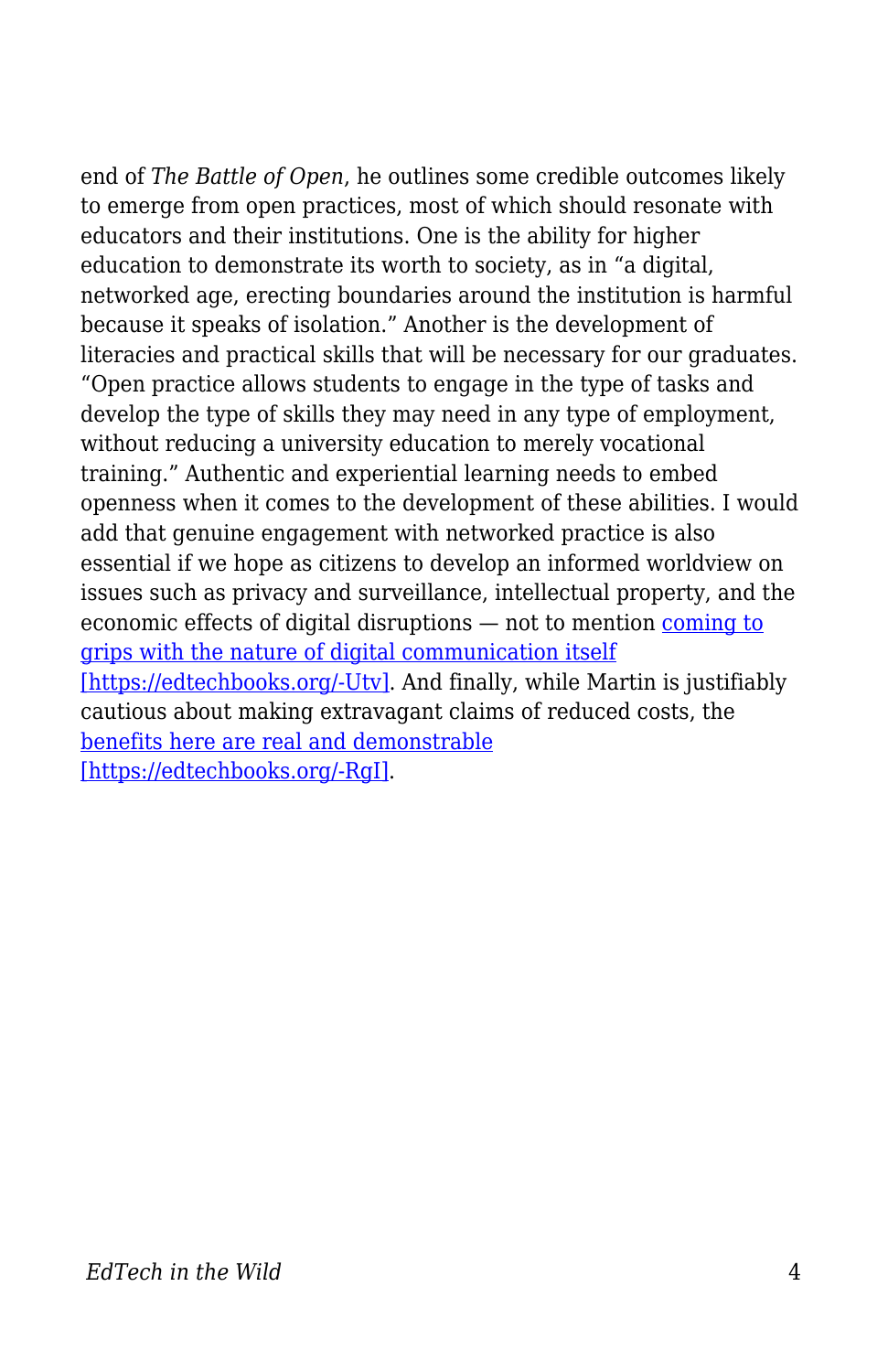

OER is killing education shared CC by [empeiria \[https://edtechbooks.org/-RXuQ\]](http://flickr.com/people/empeiria)

I note that some kind of re-alignment of focus seems to already be underway. In 2015, we hear less about Open Educational Resources as a goal, and more about supporting open educational practice. I see that while the URL and hashtag of the conference remains "OER15" the opening sentence on [the conference website](https://oer15.oerconf.org/) [\[https://oer15.oerconf.org/\]](https://oer15.oerconf.org/) describes the event as this year's "Open" Education Conference (OER15)". And what once was the OpenCourseWare Consortium's annual conference is now called the ["Open Education Global Conference" \[https://edtechbooks.org/-QAu\]](http://conference.oeconsortium.org/2015/). And the consortium itself has rebranded itself as the Open Education Consortium. (I hasten to add there is also that *other* [Open Education](http://openedconference.org/2015/) [Conference \[https://edtechbooks.org/-enZ\]](http://openedconference.org/2015/), which is back in Van Rock City this year.)

So I end my response to Sheila's query with a question of my own. Would the cause of open be better served if we go further in this direction, and stop talking about "open" as a goal and instead focus on using it as a tactic to support allies who care about authentic,